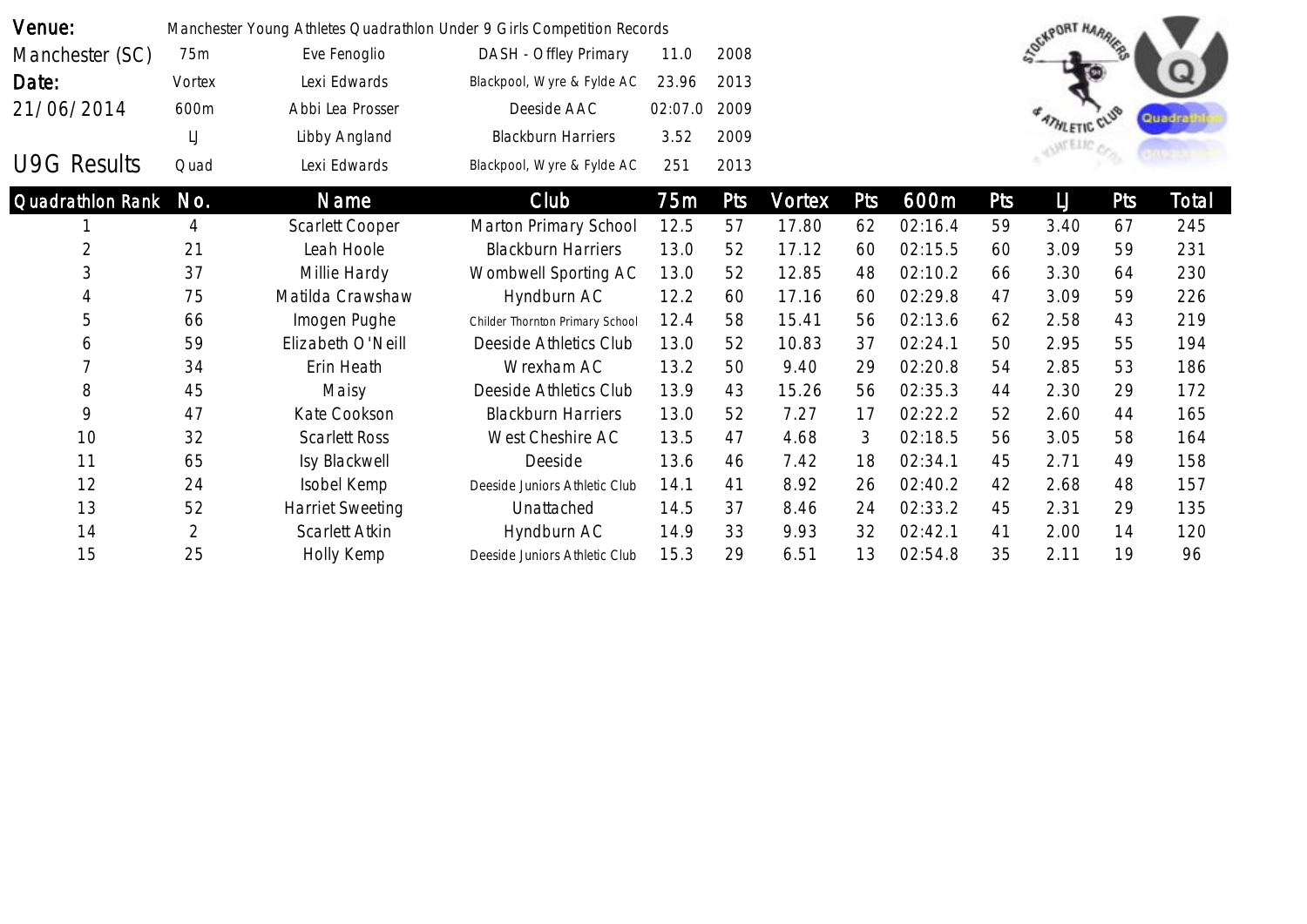| Venue:           |           | Manchester Young Athletes Quadrathlon Under 11 Girls Competition Records |                                            |         |           |        |     |         |            | <b>SOUTORT HARRIERS</b> |     |        |
|------------------|-----------|--------------------------------------------------------------------------|--------------------------------------------|---------|-----------|--------|-----|---------|------------|-------------------------|-----|--------|
| Manchester (SC)  | 75m       | Sarah Chadwick                                                           | Preston Harriers                           | 10.2    | 2008      |        |     |         |            |                         |     |        |
| Date:            | Vortex    | Natasha Webster                                                          | Blackpool & Fylde                          | 28.52   | 2012      |        |     |         |            |                         |     |        |
| 21/06/2014       | 600m      | Emily Borthwick/Tamsin O'Keefe                                           | Wigan & District Harriers/West Cheshire AC | 01:52.0 | 2008/2013 |        |     |         |            |                         |     | Quadra |
|                  | $\bigcup$ | Kelly Chadwick                                                           | Warrington AC                              | 4.30    | 2010      |        |     |         |            |                         |     |        |
| U11G Results     | Quad      | Kelly Chadwick*                                                          | Warrington AC                              | 308     | 2010      |        |     |         |            |                         |     |        |
| Quadrathlon Rank | No.       | Name                                                                     | Club                                       | 75m     | Pts       | Vortex | Pts | 600m    | <b>Pts</b> | $\cup$                  | Pts | Total  |
|                  | 49        | Niamh Bowen                                                              | <b>Horwich RMI Harriers</b>                | 11.1    | 71        | 21.68  | 69  | 01:58.7 | 78         | 3.40                    | 67  | 285    |
| $\mathbf{2}$     | 35        | <b>Isabelle Stones</b>                                                   | Pontefract AC                              | 11.1    | 71        | 13.55  | 51  | 02:02.9 | 74         | 4.00                    | 82  | 278    |
| 3                | 58        | Meg Corker                                                               | Halton & Frodsham Harriers                 | 11.2    | 70        | 18.81  | 64  | 02:02.6 | 74         | 3.47                    | 68  | 276    |
| 4                | 51        | Ruby-May Spencer                                                         | Macclesfield Harriers                      | 11.6    | 66        | 19.04  | 64  | 02:00.9 | 76         | 3.49                    | 69  | 275    |
| 5                | 67        | Ruby Bell                                                                | Sale Harriers                              | 12.2    | 60        | 12.68  | 47  | 01:52.2 | 86         | 3.44                    | 68  | 261    |
| 6                | 42        | Abigail Earnshaw                                                         | Hyndburn AC                                | 11.7    | 65        | 16.37  | 59  | 01:59.1 | 78         | 2.97                    | 56  | 258    |
| 7                | 22        | Holly Fletcher                                                           | Liverpool Harriers                         | 12.2    | 60        | 18.71  | 64  | 02:10.7 | 65         | 3.19                    | 61  | 250    |
| 8                | 15        | Bethan Parr                                                              | Seaton AC                                  | 12.1    | 61        | 25.01  | 74  | 02:35.4 | 44         | 3.43                    | 67  | 246    |
| 9                | 10        | Elizabeth Greenall                                                       | St Helens Sutton AC                        | 12.3    | 59        | 14.62  | 54  | 02:03.5 | 73         | 3.10                    | 59  | 245    |
| $10 =$           | 78        | Olivia Fowler                                                            | Crewe and Nantwich                         | 12.0    | 62        | 12.94  | 48  | 02:08.7 | 67         | 3.08                    | 59  | 236    |
| $10 =$           | 100       | Megan Bentley                                                            | Salford Mets                               | 13.0    | 52        | 21.61  | 69  | 02:27.6 | 48         | 3.40                    | 67  | 236    |
| 12               | 98        | Sofia Livesey                                                            | <b>Stockport Harriers</b>                  | 12.3    | 59        | 15.83  | 57  | 02:06.8 | 69         | 2.73                    | 50  | 235    |
| 13               | 38        | Ellie-Grace Wormald                                                      | <b>Stockport Harriers</b>                  | 12.3    | 59        | 19.06  | 64  | 02:05.2 | 71         | 2.53                    | 40  | 234    |
| 14               | 28        | Sofija Dragisic Wood                                                     | Sale Harriers                              | 12.8    | 54        | 15.97  | 58  | 02:17.1 | 58         | 3.07                    | 58  | 228    |
| 15               | 13        | Amber Escoffery                                                          | St Helens Sutton AC                        | 13.3    | 49        | 14.27  | 53  | 02:12.5 | 63         | 2.94                    | 55  | 220    |
| 16               | 86        | Amelia Buckley                                                           | Hyndburn AC                                | 13.5    | 47        | 19.63  | 65  | 02:19.1 | 56         | 2.79                    | 51  | 219    |
| $17=$            | 20        | Lauren Prince                                                            | Chorley Athletic & Triathlon               | 13.6    | 46        | 16.73  | 59  | 02:15.3 | 60         | 2.78                    | 51  | 216    |
| $17 =$           | 27        | Amber Gower                                                              | Horwich RMI Harriers                       | 12.4    | 58        | 12.10  | 44  | 02:03.3 | 73         | 2.54                    | 41  | 216    |
| $19 =$           | 76        | Connie Duck                                                              | Hyndburn Athletics Club                    | 12.3    | 59        | 11.20  | 39  | 02:24.4 | 50         | 3.41                    | 67  | 215    |
| $19 =$           | 79        | Lucy Strettle                                                            | St Helens Sutton AC                        | 12.5    | 57        | 14.10  | 53  | 02:23.5 | 51         | 2.88                    | 54  | 215    |
| 21               | 50        | <b>Grace Meredith</b>                                                    | Wrexham AC                                 | 13.0    | 52        | 13.46  | 50  | 02:17.4 | 58         | 2.81                    | 52  | 212    |
| 22               | 89        | Rosie Lasseter                                                           | <b>Stockport Harriers</b>                  | 13.1    | 51        | 15.68  | 57  | 02:28.8 | 48         | 2.89                    | 54  | 210    |
| 23               | 18        | <b>Grace Gilbert</b>                                                     | <b>Hynburn Athletics</b>                   | 12.7    | 55        | 12.90  | 48  | 02:16.7 | 58         | 2.64                    | 46  | 207    |
| 24               | 40        | Alys Dion Rees Jones                                                     | Menai Track and Field                      | 12.5    | 57        | 11.27  | 39  | 02:01.4 | 75         | 2.39                    | 33  | 204    |
| $25 =$           | 43        | Myah Booth                                                               | <b>Blackburn Harriers</b>                  | 12.3    | 59        | 12.67  | 47  | 02:27.4 | 48         | 2.64                    | 46  | 200    |
| $25 =$           | 73        | Lucy Tickle                                                              | Blackpool, Wyre & Fylde AC                 | 12.9    | 53        | 10.21  | 33  | 02:14.5 | 61         | 2.86                    | 53  | 200    |
| 27               | 95        | Christie Sturgess                                                        | <b>Blackburn Harriers</b>                  | 13.0    | 52        | 14.63  | 54  | 02:16.1 | 59         | 2.26                    | 27  | 192    |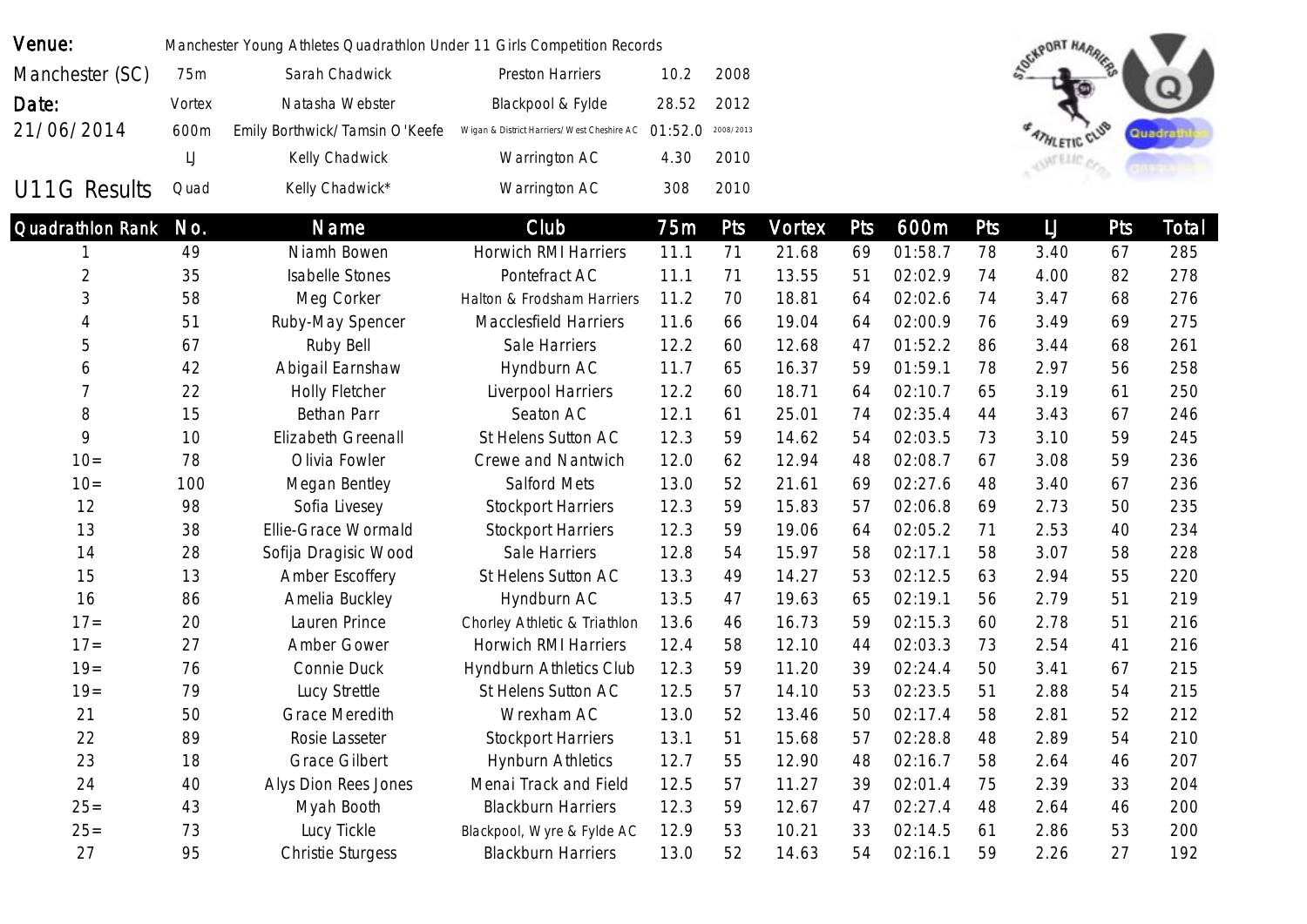| $28=$ | 17 | Macy Cura                  | <b>Blackburn Harriers</b> | 12.9 | 53 | 10.05 | 32 | 02:18.9 | 56 | 2.67 | 47 | 188 |
|-------|----|----------------------------|---------------------------|------|----|-------|----|---------|----|------|----|-----|
| $28=$ | 48 | Kayleigh Watson            | Seaton AC                 | 11.2 | 70 | 15.14 | 56 |         |    | 3.21 | 62 | 188 |
| 30    | 74 | Hermione Mason             | Sale Harriers             | 12.7 | 55 | 8.72  | 25 | 02:10.6 | 65 | 2.55 | 41 | 186 |
| 31    | 72 | Elizabeth Hill             | Sale Harriers             | 12.8 | 54 | 9.50  | 29 | 02:15.9 | 59 | 2.55 | 41 | 183 |
| 32    | 5  | Chloe Jameson              | <b>Blackburn Harriers</b> | 12.7 | 55 | 8.20  | 22 | 02:16.6 | 59 | 2.65 | 46 | 182 |
| 33    | 92 | Maya Evans                 | Warrington AC             | 13.3 | 49 | 7.65  | 19 | 02:08.7 | 67 | 2.64 | 46 | 181 |
| 34    | 71 | Isabelle Asquith           | <b>Stockport Harriers</b> | 13.0 | 52 | 10.97 | 37 | 02:28.4 | 48 | 2.55 | 41 | 178 |
| 35    | 16 | Kirsty Cura                | <b>Blackburn Harriers</b> | 12.9 | 53 | 10.07 | 32 | 02:32.8 | 46 | 2.58 | 43 | 174 |
| 36    | 14 | Jessica Watson             | <b>Blackburn Harriers</b> | 12.7 | 55 | 9.74  | 31 | 02:19.4 | 55 | 2.37 | 32 | 173 |
| 37    |    | Skye Aspin                 | <b>Blackburn Harriers</b> | 13.8 | 44 | 11.32 | 39 | 02:37.9 | 43 | 2.63 | 45 | 171 |
| 38    | 19 | Katy Lord                  | <b>Blackburn Harriers</b> | 13.5 | 47 | 8.09  | 21 | 02:36.4 | 44 | 2.70 | 49 | 161 |
| $39=$ | 8  | Summer Aspin               | <b>Blackburn Harriers</b> | 13.9 | 43 | 10.89 | 37 | 02:34.3 | 45 | 2.36 | 32 | 157 |
| $39=$ | 41 | Eleanor Allsop             | <b>Blackburn Harriers</b> | 12.6 | 56 | 9.25  | 28 | 02:08.8 | 67 | 1.85 | 6  | 157 |
| 41    | 33 | Danielle Probert           | <b>Blackburn Harriers</b> | 13.9 | 43 | 16.45 | 59 | 02:36.9 | 44 | 1.82 | 5  | 151 |
| 42    | 64 | Lily-Mae Thomas            | <b>Blackburn Harriers</b> | 14.4 | 38 | 11.43 | 40 | 02:37.3 | 43 | 1.88 | 8  | 129 |
| 43    | 44 | Mia-Jane                   | Deeside Athletics Club    | 14.7 | 35 | 7.28  | 17 | 02:47.1 | 39 | 2.33 | 30 | 121 |
| 44    | 94 | Caterina Elizabeth Lombard | <b>Blackburn Harriers</b> | 15.4 | 28 | 7.43  | 18 | 02:54.6 | 35 | 1.96 | 12 | 93  |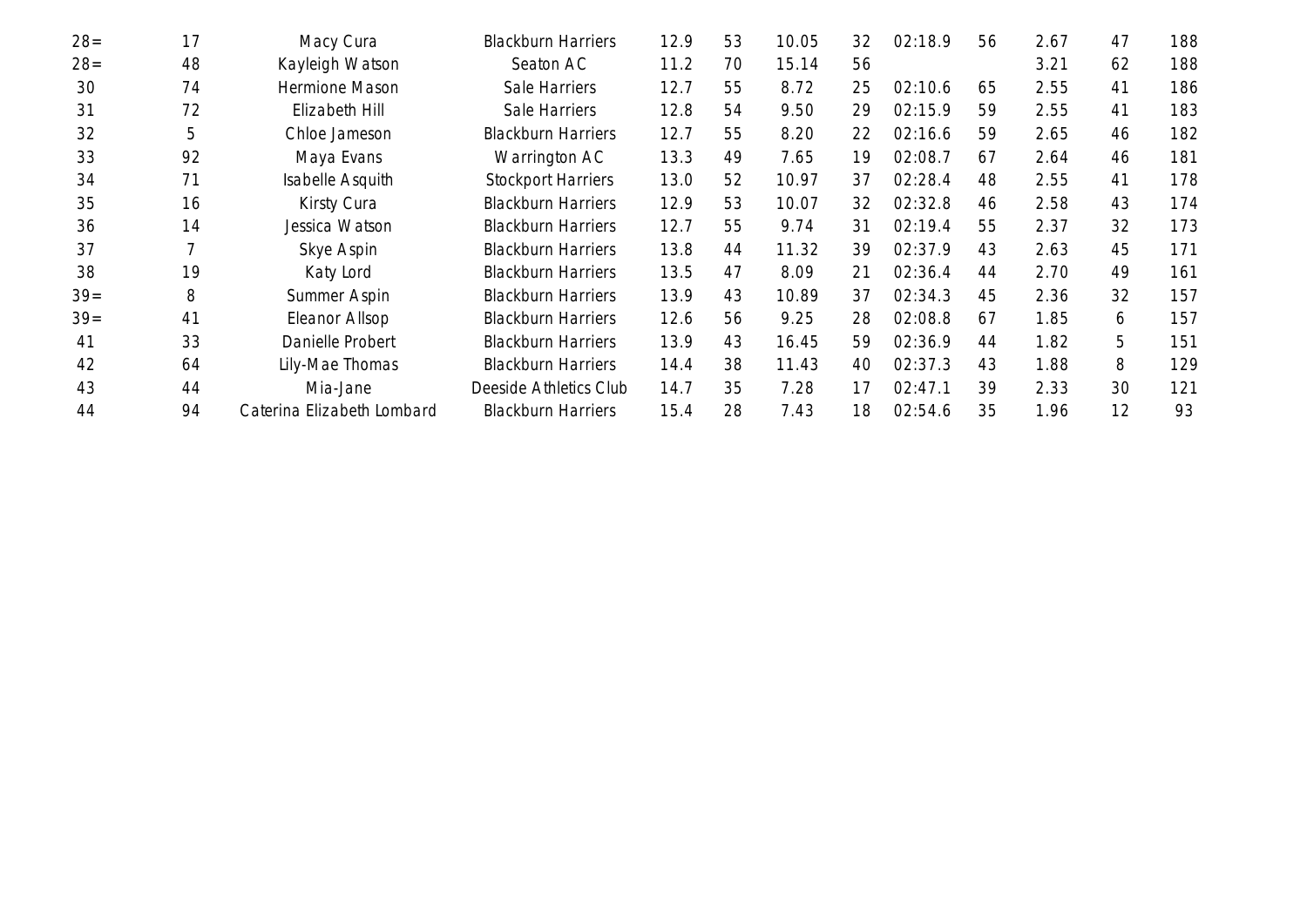| Venue:              |           | Manchester Young Athletes Quadrathlon Under 13 Girls Competition Records |                                        |         |      |             |     |         |     | <b>SOUTORT HARRIERS</b> |     |         |
|---------------------|-----------|--------------------------------------------------------------------------|----------------------------------------|---------|------|-------------|-----|---------|-----|-------------------------|-----|---------|
| Manchester (SC)     | 100m      | Bethany Porter/Lucy McDermott                                            | Wakefield Harriers/Manchester Harriers | 13.1    | 2007 |             |     |         |     |                         |     |         |
| Date:               | Shot Put  | Laura McDonald                                                           | City of Norwich AC                     | 9.59    | 2007 |             |     |         |     |                         |     |         |
| 21/06/2014          | 800m      | Stephanie Driscoll                                                       | Kendal AAC                             | 02:24.2 |      | 2014 New QR |     |         |     |                         |     | Quadrat |
|                     | $\bigcup$ | Annabel Kitchen                                                          | Halton & Frodsham Harriers             | 4.77    | 2011 |             |     |         |     | <b>ATHLETIC</b>         |     |         |
| <b>U13G Results</b> | Quad      | Annabel Kitchen*                                                         | Halton & Frodsham Harriers             | 281     | 2011 |             |     |         |     |                         |     |         |
| Quadrathlon Rank    | No.       | <b>Name</b>                                                              | Club                                   | 100m    | Pts  | Shot        | Pts | 800m    | Pts | $\bigcup$               | Pts | Total   |
|                     | 91        | Beth Lloyd                                                               | Redditch and Bromsgrove AC             | 13.6    | 60   | 8.15        | 63  | 02:32.0 | 73  | 4.31                    | 61  | 257     |
| $\mathbf{2}$        | 70        | <b>Tess McHugh</b>                                                       | Sale Harriers                          | 13.8    | 56   | 7.77        | 60  | 02:29.0 | 76  | 4.25                    | 59  | 251     |
| 3                   | 81        | Stephanie Driscoll                                                       | Kendal AAC                             | 14.3    | 46   | 7.11        | 55  | 02:24.2 | 81  | 4.32                    | 61  | 243     |
|                     | 69        | Mia Lowndes                                                              | Crewe and Nantwich AC                  | 13.7    | 58   | 5.75        | 39  | 02:39.9 | 66  | 3.66                    | 42  | 205     |
| 5                   |           | Catherine Giller                                                         | <b>Stockport Harriers</b>              | 14.4    | 44   | 5.34        | 32  | 03:01.6 | 48  | 4.24                    | 59  | 183     |
| 6                   | 80        | Isabelle Woodman                                                         | Blackpool, Wyre & Fylde AC             | 14.7    | 38   | 5.16        | 30  | 02:39.0 | 67  | 3.79                    | 45  | 180     |
|                     | 53        | Caitlin Rimmer                                                           | City of Sheffield                      | 15.2    | 30   | 6.10        | 45  | 02:53.6 | 54  | 3.53                    | 39  | 168     |
| 8                   | 88        | Megan Lasseter                                                           | <b>Stockport Harriers</b>              | 14.5    | 42   | 5.19        | 31  | 03:16.9 | 36  | 3.94                    | 49  | 158     |
| 9                   | 29        | Lulu Griffiths                                                           | Sale Harriers                          | 15.5    | 27   | 4.71        | 27  | 02:41.2 | 65  | 3.44                    | 37  | 156     |
| 10                  | 36        | Rebecca Bell                                                             | Pontefract AC                          | 16.0    | 22   | 5.56        | 36  | 02:45.1 | 62  | 3.29                    | 33  | 153     |
| 11                  | 54        | Scarlett Whittaker                                                       | Sale Harriers                          | 16.5    | 17   | 5.88        | 41  | 02:51.9 | 56  | 3.29                    | 33  | 147     |
| 12                  | 30        | Lauren Robinson                                                          | Macclesfield Harriers                  | 15.6    | 26   | 4.13        | 22  | 02:49.3 | 58  | 3.54                    | 39  | 145     |
| 13                  | 39        | Ffion Madi Rees Jones                                                    | Menai Track and Field                  | 15.9    | 23   | 3.92        | 20  | 02:47.5 | 59  | 3.50                    | 38  | 140     |
| 14                  | 96        | Molly Hancock                                                            | City of Stoke                          | 16.5    | 17   | 6.81        | 53  | 03:23.8 | 31  | 3.22                    | 31  | 132     |
| 15                  | 84        | Ella Hunter                                                              | Wrexham AC                             | 15.7    | 25   | 5.54        | 36  | 03:13.8 | 38  | 3.24                    | 32  | 131     |
| 16                  | 12        | Louisa Wagstaff                                                          | <b>Stockport Harriers</b>              | 16.6    | 16   | 4.26        | 23  | 02:59.0 | 50  | 3.49                    | 38  | 127     |
| 17                  | 87        | Holly Martindale                                                         | <b>Stockport Harriers</b>              | 16.4    | 18   | 5.42        | 34  | 03:21.2 | 33  | 3.04                    | 27  | 112     |
| 18                  | 90        | Lauren Burgess                                                           | <b>Stockport Harriers</b>              | 17.0    | 12   | 3.50        | 17  | 03:03.7 | 46  | 3.41                    | 36  | 111     |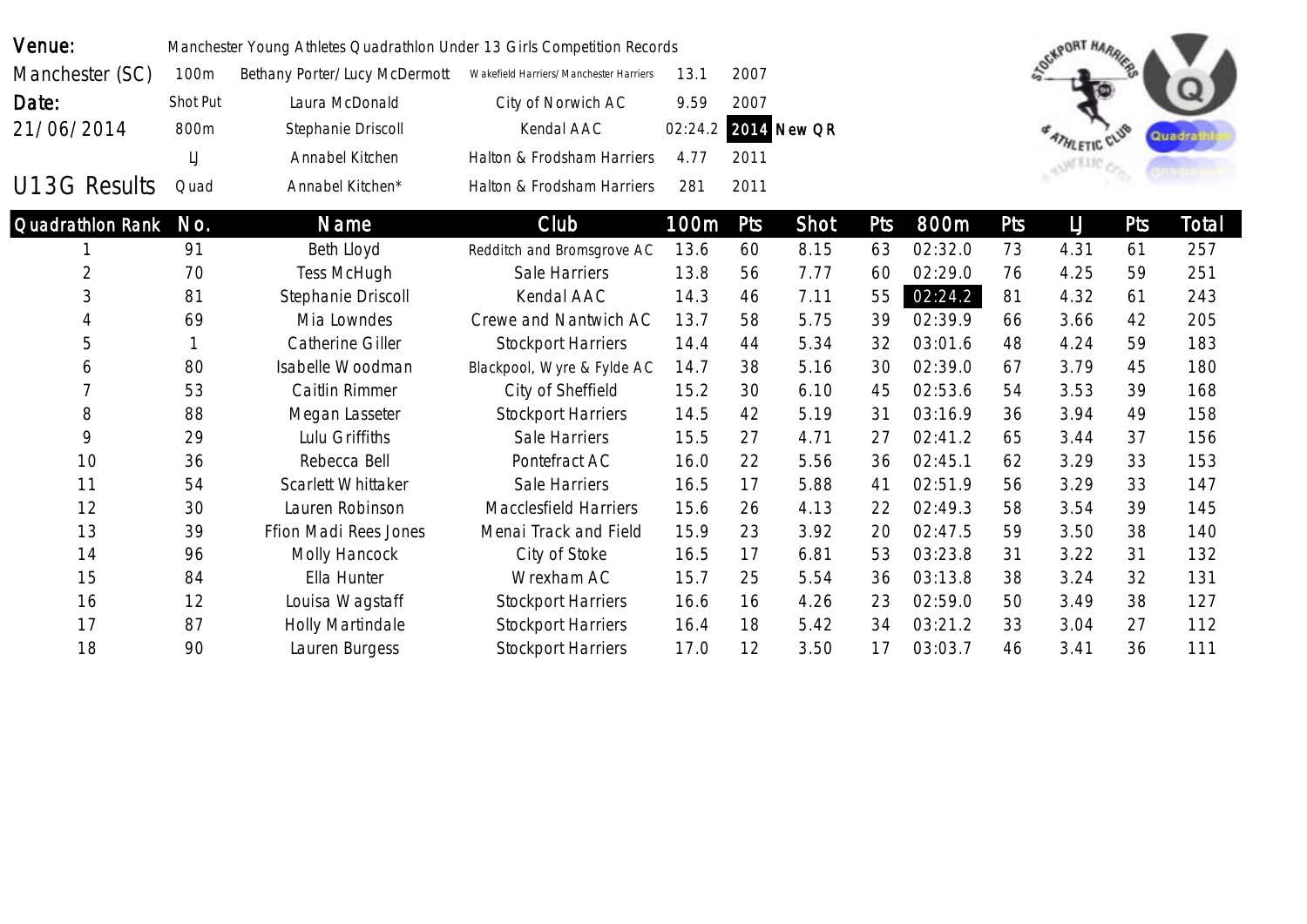| Venue:            | Manchester Young Athletes Quadrathlon Under 15 Girls Competition Records |                |                       |              |      |  |  |  |  |  |  |
|-------------------|--------------------------------------------------------------------------|----------------|-----------------------|--------------|------|--|--|--|--|--|--|
| Manchester (SC)   | 100m                                                                     | Molly Cockburn | DASH AC               | 12.6         | 2008 |  |  |  |  |  |  |
| Date:             | Shot Put                                                                 | Yasmin Spencer | Chesterfield DAC      | 11.74        | 2007 |  |  |  |  |  |  |
| 21/06/2014        | 800m                                                                     | Zoe Woodward   | Liverpool Harriers    | 02:20.0 2007 |      |  |  |  |  |  |  |
|                   | IJ                                                                       | Chloe Lindop   | Newcastle (Staffs) AC | 4.95         | 2013 |  |  |  |  |  |  |
| U15G Results Quad |                                                                          | Zoe Woodward*  | Liverpool Harriers    | 277          | 2007 |  |  |  |  |  |  |



| Quadrathlon Rank | No. | <b>Name</b>          | Club                          | 100m | Pts | Shot | Pts | 800m    | Pts | IJ   | Pts | Total |
|------------------|-----|----------------------|-------------------------------|------|-----|------|-----|---------|-----|------|-----|-------|
|                  | 61  | Rachel Crorken       | Wakefield & District Harriers | 13.5 | 62  | 7.84 | 61  | 02:41.8 | 63  | 4.49 | 67  | 253   |
|                  | 62  | Rhea Southcott       | Leeds City                    | 14.6 | 40  | 9.93 | 76  | 02:35.3 | 68  | 4.48 | 67  | 251   |
| 3                | 85  | Samantha Baker-Jones | Harrogate Harriers            | 14.5 | 42  | 7.55 | 58  | 02:29.9 | 73  | 4.50 | 67  | 240   |
| 4                | 77  | Hannah Shaw          | Warrington                    | 14.1 | 50  | 6.47 | 50  | 02:47.7 | 57  | 4.26 | 59  | 216   |
| 5                | 99  | Katie Waterworth     | <b>Stockport Harriers</b>     | 13.6 | 60  | 5.66 | 38  | 02:58.3 | 48  | 4.43 | 65  | 211   |
| 6                | 60  | Katie Thompson       | Wirral AC                     | 14.3 | 46  | 6.13 | 45  | 02:34.3 | 69  | 3.92 | 49  | 209   |
|                  | 83  | Megan Hunter         | Wrexham AC                    | 13.9 | 54  | 5.82 | 40  | 02:39.8 | 64  | 3.86 | 47  | 205   |
| 8                | 55  | Tia Blissett         | Sale Harriers                 | 14.6 | 40  | 6.72 | 52  | 02:53.7 | 52  | 4.15 | 56  | 200   |
| 9                | 149 | Megan King           | <b>Stockport Harriers</b>     | 14.5 | 42  | 7.38 | 57  | 02:50.2 | 55  | 3.78 | 45  | 199   |
| 10               | 97  | Amy Jackson          | <b>Stockport Harriers</b>     | 14.6 | 40  | 5.85 | 41  | 02:53.0 | 53  | 4.16 | 56  | 190   |
| 11               | 68  | Alice Giller         | <b>Stockport Harriers</b>     | 14.8 | 36  | 6.61 | 51  | 03:05.7 | 42  | 4.05 | 52  | 181   |
| 12               | 31  | Anabel Pozniak       | Radley AC                     | 15.1 | 31  | 5.55 | 36  | 02:37.2 | 67  | 3.71 | 43  | 177   |
| 13               | 11  | Georgia Walsh        | <b>Wigan Harriers</b>         | 15.4 | 28  | 6.05 | 44  | 03:12.8 | 37  | 3.71 | 43  | 152   |
| 14               | 26  | Sophie Wisdom        | <b>Stockport Harriers</b>     | 14.1 | 50  | 5.34 | 32  |         |     | 4.14 | 55  | 137   |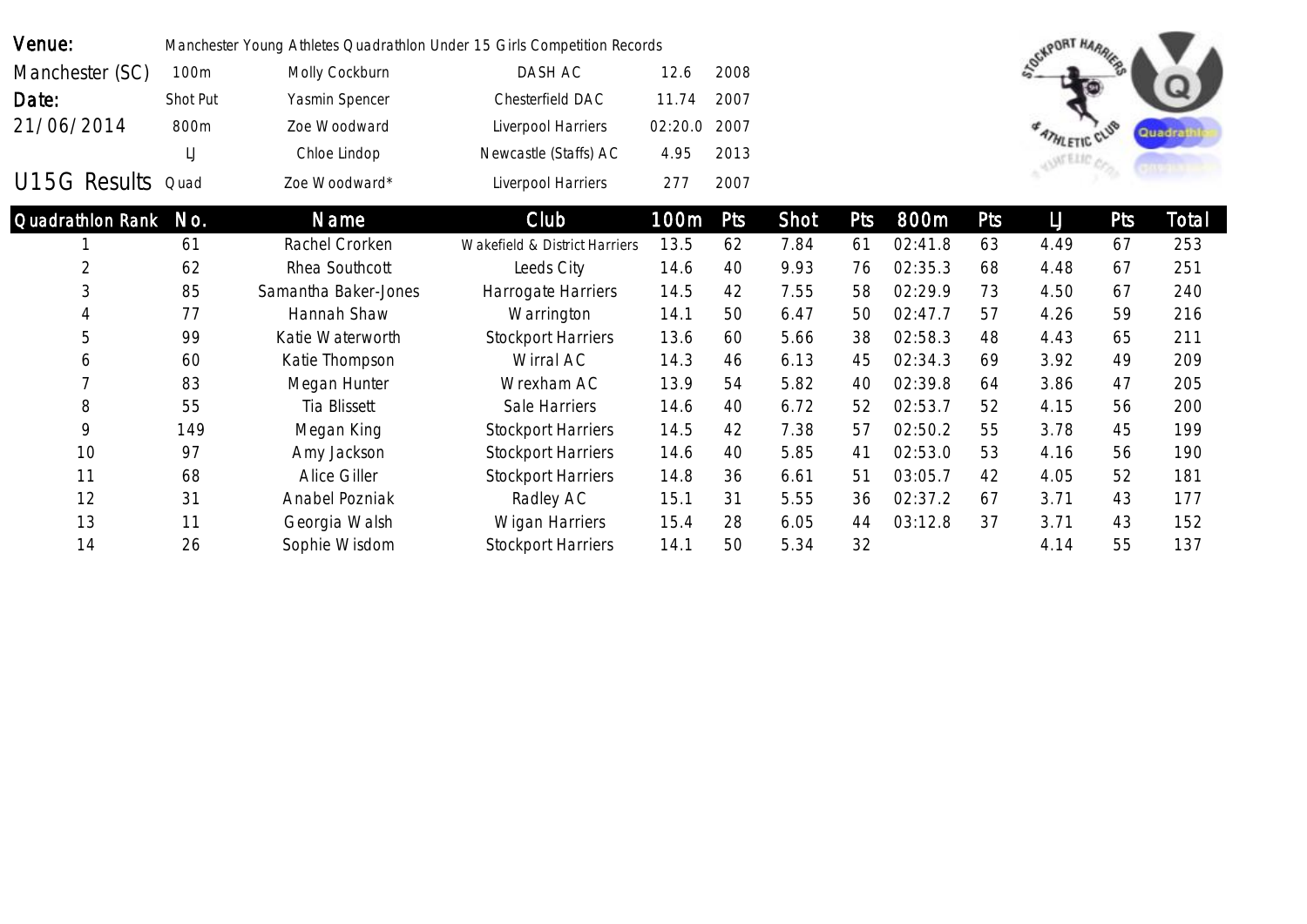| Venue:                  |                   | Manchester Young Athletes Quadrathlon Under 9 Boys Competition Records |                               |         |      |        |     |         |     | <b>OGNPORT HARRIERS</b> |            |        |
|-------------------------|-------------------|------------------------------------------------------------------------|-------------------------------|---------|------|--------|-----|---------|-----|-------------------------|------------|--------|
| Manchester (SC)         | 75m               | Connor Patterson                                                       | Leigh Harriers                | 11.4    | 2010 |        |     |         |     |                         |            |        |
| Date:                   | Vortex            | Jake Minshull                                                          | Coventry Godiva               | 28.98   | 2013 |        |     |         |     |                         |            |        |
| 21/06/2014              | 600m              | Thomas Boyd                                                            | Sale Harriers                 | 01:58.6 | 2013 |        |     |         |     |                         |            |        |
|                         | $\lfloor \rfloor$ | Sam Danson                                                             | Macclesfield Harriers AC      | 3.77    | 2013 |        |     |         |     | <b>ATHLETIC</b>         |            | Quadra |
| <b>U9B Results</b>      | Quad              | Jake Minshull                                                          | Coventry Godiva               | 281     | 2013 |        |     |         |     |                         |            |        |
| <b>Quadrathion Rank</b> | No.               | <b>Name</b>                                                            | Club                          | 75m     | Pts  | Vortex | Pts | 600m    | Pts | $\lfloor \int$          | <b>Pts</b> | Total  |
|                         | 198               | Isaac Butler                                                           | <b>Blackburn Harriers</b>     | 12.8    | 54   | 20.73  | 67  | 02:05.7 | 71  | 3.29                    | 64         | 256    |
| $\overline{2}$          | 203               | Zac Grinter                                                            | West Cheshire AC              | 12.1    | 61   | 20.52  | 67  | 02:19.0 | 56  | 3.09                    | 59         | 243    |
| 3                       | 208               | William Holmes                                                         | <b>Manchester Harriers</b>    | 12.2    | 60   | 14.62  | 54  | 02:13.3 | 62  | 3.15                    | 60         | 236    |
| 4                       | 195               | Harry Bugg                                                             | West Cheshire AC              | 12.8    | 54   | 17.21  | 60  | 02:16.2 | 59  | 3.04                    | 58         | 231    |
| 5                       | 197               | Calum Redhead                                                          | <b>Blackburn Harriers</b>     | 14.0    | 42   | 26.93  | 76  | 02:14.9 | 60  | 2.78                    | 51         | 229    |
| 6                       | 179               | Jonathan Eastham                                                       | <b>Blackburn Harriers</b>     | 12.7    | 55   | 13.60  | 51  | 02:27.4 | 48  | 3.25                    | 63         | 217    |
| $\overline{7}$          | 223               | <b>William Roberts</b>                                                 | Rainow Primary School         | 14.0    | 42   | 22.66  | 70  | 02:22.1 | 52  | 2.82                    | 52         | 216    |
| $8=$                    | 205               | Thomas Danson                                                          | Kings Macclesfield            | 13.4    | 48   | 14.98  | 55  | 02:23.3 | 51  | 2.97                    | 56         | 210    |
| $8=$                    | 217               | Ryan Ramwell                                                           | <b>Stockport Harriers</b>     | 13.9    | 43   | 18.96  | 64  | 02:22.3 | 52  | 2.78                    | 51         | 210    |
| 10                      | 159               | Reuben Rees Slawson                                                    | Wrexham AC                    | 12.8    | 54   | 13.54  | 51  | 02:28.8 | 48  | 2.76                    | 51         | 204    |
| 11                      | 166               | Jacob Roberts                                                          | St Helens Sutton AC           | 12.7    | 55   | 11.23  | 39  | 02:15.4 | 60  | 2.68                    | 48         | 202    |
| 12                      | 225               | Jack Casey                                                             | Deeside Juniors Athletic Club | 12.9    | 53   | 13.37  | 50  | 02:30.3 | 47  | 2.75                    | 50         | 200    |
| 13                      | 196               | Corey Turner                                                           | Deeside                       | 13.5    | 47   | 11.44  | 40  | 02:22.7 | 52  | 2.70                    | 49         | 188    |
| 14                      | 168               | Daniel Robinson                                                        | <b>Macclesfield Harriers</b>  | 14.4    | 38   | 11.20  | 39  | 02:23.7 | 51  | 2.63                    | 45         | 173    |
| 15                      | 180               | Jacob Welsh                                                            | Deeside Junior Athletics      | 15.0    | 32   | 15.23  | 56  | 02:41.6 | 41  | 2.43                    | 35         | 164    |
| 16                      | 178               | Isaac Earnshaw                                                         | Hyndburn AC                   | 15.6    | 26   | 11.49  | 40  | 02:23.2 | 51  | 2.53                    | 40         | 157    |
| 17                      | 182               | Adam Lynam                                                             | Disley Primary School         | 14.0    | 42   | 9.10   | 27  | 02:24.5 | 50  | 2.43                    | 35         | 154    |
| 18                      | 161               | Rocco Escoffery                                                        | Unattached                    | 15.0    | 32   | 8.70   | 25  | 02:36.3 | 44  | 2.45                    | 36         | 137    |
| 19                      | 172               | <b>Charlie Mills</b>                                                   | Unattached                    | 17.2    | 10   | 8.86   | 26  | 03:01.6 | 32  | 2.07                    | 17         | 85     |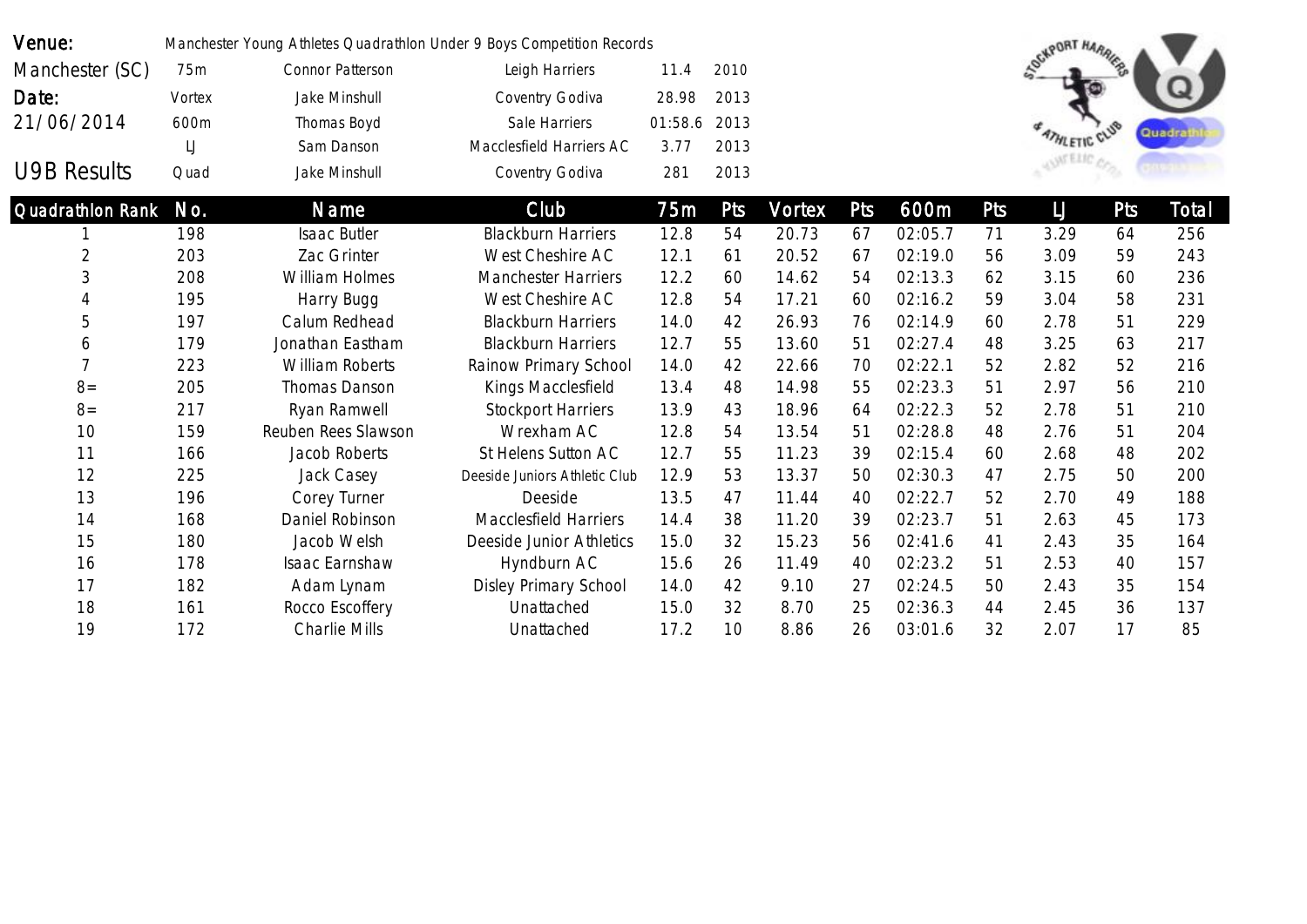| Venue:           |                   |                            | Manchester Young Athletes Quadrathlon Under 11 Boys Competition Records |         |            |               |            |         |     | OGHPORT HARRIES |            |        |
|------------------|-------------------|----------------------------|-------------------------------------------------------------------------|---------|------------|---------------|------------|---------|-----|-----------------|------------|--------|
| Manchester (SC)  | 75m               | Rio Kai Yearwood           | <b>Birchfield Harriers</b>                                              | 10.4    | 2008       |               |            |         |     |                 |            |        |
| Date:            | Vortex            | Sam Baggaley               | Wigan & District Harriers                                               | 40.16   | 2006       |               |            |         |     |                 |            |        |
| 21/06/2014       | 600m              | Charlie Roberts            | St Helens Sutton AC                                                     | 01:49.3 | 2013       |               |            |         |     |                 |            | Quadra |
|                  | $\lfloor \rfloor$ | David Jones/Zachary Elliot | Blackpool, W & F AC/Birchfield Harriers                                 | 4.32    | 2007/2012  |               |            |         |     |                 |            |        |
| U11B Results     | Quad              | Zachary Elliot             | <b>Birchfield Harriers</b>                                              | 327     | 2012       |               |            |         |     |                 |            |        |
| Quadrathlon Rank | No.               | Name                       | Club                                                                    | 75m     | <b>Pts</b> | <b>Vortex</b> | <b>Pts</b> | 600m    | Pts | $\cup$          | <b>Pts</b> | Total  |
|                  | 227               | Louis Morrison             | Trafford AC                                                             | 11.4    | 68         | 28.48         | 78         | 01:57.5 | 80  | 3.74            | 75         | 301    |
| $\overline{2}$   | 204               | Sam Danson                 | <b>Macclesfield Harriers</b>                                            | 11.1    | 71         | 25.87         | 75         | 02:01.7 | 75  | 3.91            | 79         | 300    |
| 3                | 209               | Timothy Woodman            | Blackpool, Wyre & Fylde AC                                              | 12.2    | 60         | 33.20         | 83         | 01:53.2 | 85  | 3.56            | 71         | 299    |
| $\overline{A}$   | 210               | Sam Coupland               | Southport Waterloo                                                      | 11.7    | 65         | 29.77         | 80         | 01:59.4 | 78  | 3.60            | 72         | 295    |
| 5                | 173               | Joshua Stammers            | Southport Waterloo                                                      | 11.4    | 68         | 26.22         | 75         | 02:04.6 | 72  | 3.87            | 78         | 293    |
| 6                | 160               | Jack Walsh                 | Wigan Harriers                                                          | 11.1    | 71         | 28.92         | 79         | 02:06.6 | 70  | 3.61            | 72         | 292    |
| 7                | 185               | George Elvin               | <b>Stockport Harriers</b>                                               | 11.3    | 69         | 30.60         | 80         | 02:04.6 | 72  | 3.55            | 70         | 291    |
| 8                | 222               | <b>Charlee McGuinness</b>  | Blackpool, Wyre & Fylde AC                                              | 11.7    | 65         | 34.79         | 85         | 02:02.8 | 74  | 3.26            | 63         | 287    |
| 9                | 164               | Nathan Millward            | <b>Stockport Harriers</b>                                               | 12.2    | 60         | 32.42         | 83         | 02:08.0 | 68  | 3.70            | 74         | 285    |
| 10               | 218               | William Martindale         | <b>Stockport Harriers</b>                                               | 11.4    | 68         | 34.03         | 84         | 02:06.4 | 70  | 2.96            | 56         | 278    |
| 11               | 192               | Joseph Crawford            | Seaton AC                                                               | 11.6    | 66         | 29.62         | 79         | 02:14.1 | 61  | 3.52            | 70         | 276    |
| 12               | 190               | Louis Briscall-Slack       | <b>Stockport Harriers</b>                                               | 11.9    | 63         | 27.85         | 77         | 02:07.7 | 68  | 3.38            | 66         | 274    |
| 13               | 194               | Joe Heeley                 | Hyndburn                                                                | 11.8    | 64         | 22.83         | 70         | 02:07.2 | 69  | 3.26            | 63         | 266    |
| 14               | 167               | <b>Billy Griffiths</b>     | <b>Macclesfield Harriers</b>                                            | 11.9    | 63         | 22.89         | 70         | 02:13.7 | 62  | 3.01            | 57         | 252    |
| $15 =$           | 155               | George Whittaker           | <b>Blackburn Harriers</b>                                               | 12.8    | 54         | 25.18         | 74         | 02:19.7 | 55  | 3.16            | 61         | 244    |
| $15 =$           | 183               | Sam Benson                 | Keighley & Craven AC                                                    | 11.6    | 66         | 22.68         | 70         | 02:09.2 | 67  | 2.54            | 41         | 244    |
| 17               | 224               | <b>Thomas Roberts</b>      | Macclesfield Harriers                                                   | 13.2    | 50         | 20.38         | 66         | 02:06.7 | 70  | 2.90            | 54         | 240    |
| 18               | 171               | <b>Eddie Mills</b>         | <b>Macclesfield Harriers</b>                                            | 12.8    | 54         | 15.98         | 58         | 02:07.3 | 69  | 3.04            | 58         | 239    |
| 19               | 163               | Rory Teare                 | <b>Blackburn Harriers</b>                                               | 12.8    | 54         | 18.68         | 64         | 02:10.8 | 65  | 2.91            | 54         | 237    |
| 20               | 207               | Kieran Carroll             | <b>Blackburn Harriers</b>                                               | 12.9    | 53         | 21.03         | 68         | 02:16.1 | 59  | 2.86            | 53         | 233    |
| 21               | 153               | Adam Pennington            | <b>Stockport Harriers</b>                                               | 12.5    | 57         | 16.36         | 59         | 02:13.2 | 62  | 2.54            | 41         | 219    |
| 22               | 174               | Jack Platt                 | <b>Blackburn Harriers</b>                                               | 13.2    | 50         | 20.64         | 67         | 02:28.0 | 48  | 2.50            | 39         | 204    |
| 23               | 176               | Luka Sidebotham            | St Helens Sutton AC                                                     | 12.4    | 58         | 18.60         | 63         | 02:24.1 | 50  | 2.20            | 24         | 195    |
| 24               | 200               | Ben Boocock                | <b>Blackburn Harriers</b>                                               | 13.0    | 52         | 18.41         | 63         | 02:28.4 | 48  | 2.27            | 27         | 190    |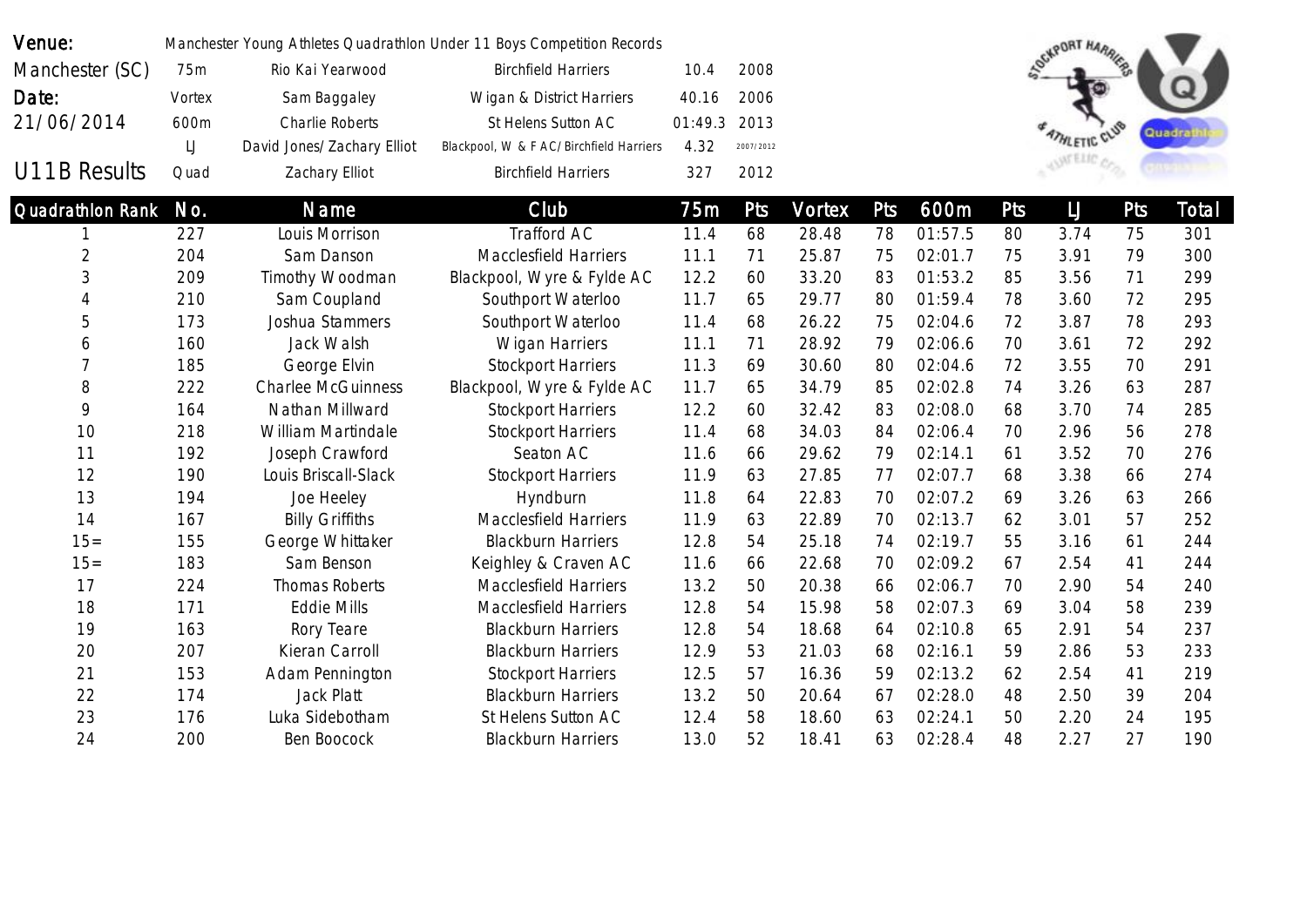| Venue:                  |          | Manchester Young Athletes Quadrathlon Under 13 Boys Competition Records |                            |         |      |      |     |         |     | <b>OCKPORT HARR</b> |     |        |
|-------------------------|----------|-------------------------------------------------------------------------|----------------------------|---------|------|------|-----|---------|-----|---------------------|-----|--------|
| Manchester (SC)         | 100m     | Joel Mann                                                               | Stoke AC                   | 12.7    | 2010 |      |     |         |     |                     |     |        |
| Date:                   | Shot Put | Anthony Bruton                                                          | Sale Harriers              | 9.40    | 2012 |      |     |         |     |                     |     |        |
| 21/06/2014              | 800m     | Joel Mann                                                               | Stoke AC                   | 02:15.0 | 2010 |      |     |         |     |                     |     | Quadra |
|                         | IJ       | Josh Bently                                                             | Leeds City                 | 4.72    | 2006 |      |     |         |     |                     |     |        |
| U13B Results            | Quad     | Joel Mann*                                                              | Stoke AC                   | 291     | 2010 |      |     |         |     |                     |     |        |
| <b>Quadrathlon Rank</b> | No.      | Name                                                                    | Club                       | 100m    | Pts  | Shot | Pts | 800m    | Pts | $\sqcup$            | Pts | Total  |
|                         | 214      | Morgan Frith                                                            | Macclesfield Harriers      | 13.4    | 64   | 6.79 | 53  | 02:43.6 | 63  | 4.57                | 70  | 250    |
| $\overline{2}$          | 186      | Benjamin Cecil                                                          | <b>Blackburn Harriers</b>  | 13.9    | 54   | 5.84 | 41  | 02:39.3 | 67  | 4.04                | 52  | 214    |
| 3                       | 212      | William Lancaster                                                       | <b>Preston Harriers</b>    | 14.8    | 36   | 9.13 | 70  | 02:52.0 | 56  | 3.97                | 50  | 212    |
| 4                       | 154      | Jack Chapman                                                            | West Cheshire AC           | 14.4    | 44   | 5.53 | 35  | 02:28.4 | 77  | 3.77                | 45  | 201    |
| 5                       | 158      | Toby Rees Slawson                                                       | Wrexham AC                 | 14.7    | 38   | 5.86 | 41  | 02:53.2 | 55  | 3.75                | 44  | 178    |
| 6                       | 220      | Leo S Thomas                                                            | Macclesfield Harriers      | 15.0    | 32   | 5.39 | 33  | 02:48.3 | 59  | 4.05                | 52  | 176    |
|                         | 206      | Adam Shaw                                                               | Warrington                 | 15.0    | 32   | 5.51 | 35  | 02:54.4 | 54  | 3.70                | 43  | 164    |
| 8                       | 189      | George Buchan                                                           | <b>Stockport Harriers</b>  | 14.5    | 42   | 5.37 | 33  |         |     | 4.15                | 56  | 131    |
| 9                       | 219      | John Lewis                                                              | Sale Harriers              |         |      | 5.67 | 38  | 02:46.0 | 61  | 3.18                | 30  | 129    |
| 10                      | 228      | William Culmer                                                          | <b>Stockport Harriers</b>  | 16.0    | 22   | 3.44 | 16  | 02:57.5 | 51  | 3.52                | 39  | 128    |
| 11                      | 213      | Richard Harvey                                                          | <b>Stockport Harriers</b>  | 15.7    | 25   | 3.45 | 16  | 03:15.9 | 37  | 3.34                | 34  | 112    |
| 12                      | 202      | James Smith                                                             | Blackpool, Wyre & Fylde AC | 15.4    | 28   |      |     |         |     | 4.09                | 54  | 82     |
| 13                      | 156      | Lewis Hindle                                                            | Sale Harriers              |         |      |      |     |         |     | 4.08                | 53  | 53     |
| 14                      | 165      | Sam Worthington                                                         | Sale Harriers              | 14.1    | 50   |      |     |         |     |                     |     | 50     |
| 15                      | 221      | Harry Smith                                                             | <b>Stockport Harriers</b>  | 16.6    | 16   |      |     |         |     | 3.13                | 29  | 45     |
| 16                      | 201      | Matthew Shone                                                           | <b>Stockport Harriers</b>  | 18.1    | 4    | 2.34 | 4   | 03:35.2 | 22  | 2.48                | 13  | 43     |
| 17                      | 216      | James Henry Dawson McDonald                                             | <b>Stockport Harriers</b>  | 18.0    | 4    | 3.14 | 11  | 03:46.2 | 14  | 2.38                | 10  | 39     |